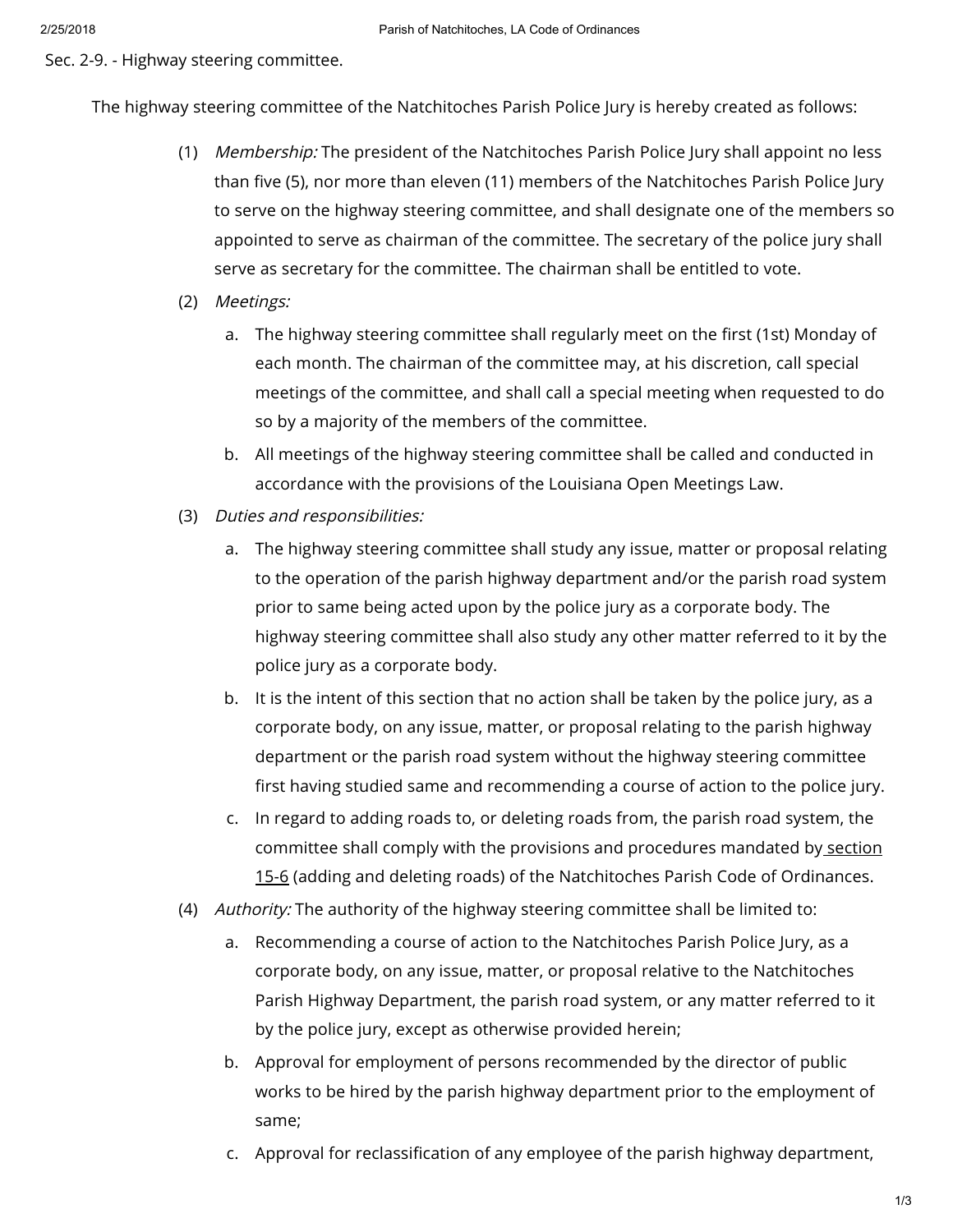as recommended by the director of public works, prior to said employee being reclassified.

- (5) *Limitations on authority:* The highway steering committee shall not use the authority granted above in subsection (4)b and c to usurp the authority of the director of public works in regard to the selection of personnel for the parish highway department.
	- a. The highway steering committee shall base its approval, or disapproval, of persons recommended by the director of public works for employment or reclassification solely upon that person's qualifications, without bias in regard to age, sex, race, religion, political affiliations, etc.
	- b. The intent of the Natchitoches Parish Police Jury, in regard to requiring approval of the highway steering committee for the employment, or reclassification of employees, is to assure that:
		- 1. The police jury be informed of employment, or reclassication of employees, by the parish highway department;
		- 2. That persons so recommended have been selected in accordance with approved procedures;
		- 3. Pressure is not exerted on the director by a police juror, or police jurors, relative to the selection of personnel for the parish highway department.
- (6) *Appeal:* Disapproval of the recommendation of the director of public works relative to employment, or reclassification of an employee, by the highway steering committee may, at the discretion of the director, be appealed to the police jury as a corporate body.
- (7) *Procedure:* The highway steering committee shall:
	- a. Determine whether it has complete factual information in regard to any issue, matter, or proposal presented to the committee for study. In the event it does not have complete factual information available for study it shall postpone action and request the appropriate employees or officials to secure such factual information prior to the next meeting of the committee.
	- b. If complete factual information on any issue, matter, or proposal has been presented to the members of the committee, then the committee shall proceed to review, study, and discuss the issue, matter, or proposal and determine the majority opinion of the committee on same.
	- c. When a majority opinion of the committee has been determined on any issue, matter, or proposal the committee shall adopt a resolution providing for recommending a course of action to the police jury, as a corporate body.
	- d. In the event that two (2) or more members of the highway steering committee disagree with the majority opinion, then they may, if they so desire, draft a